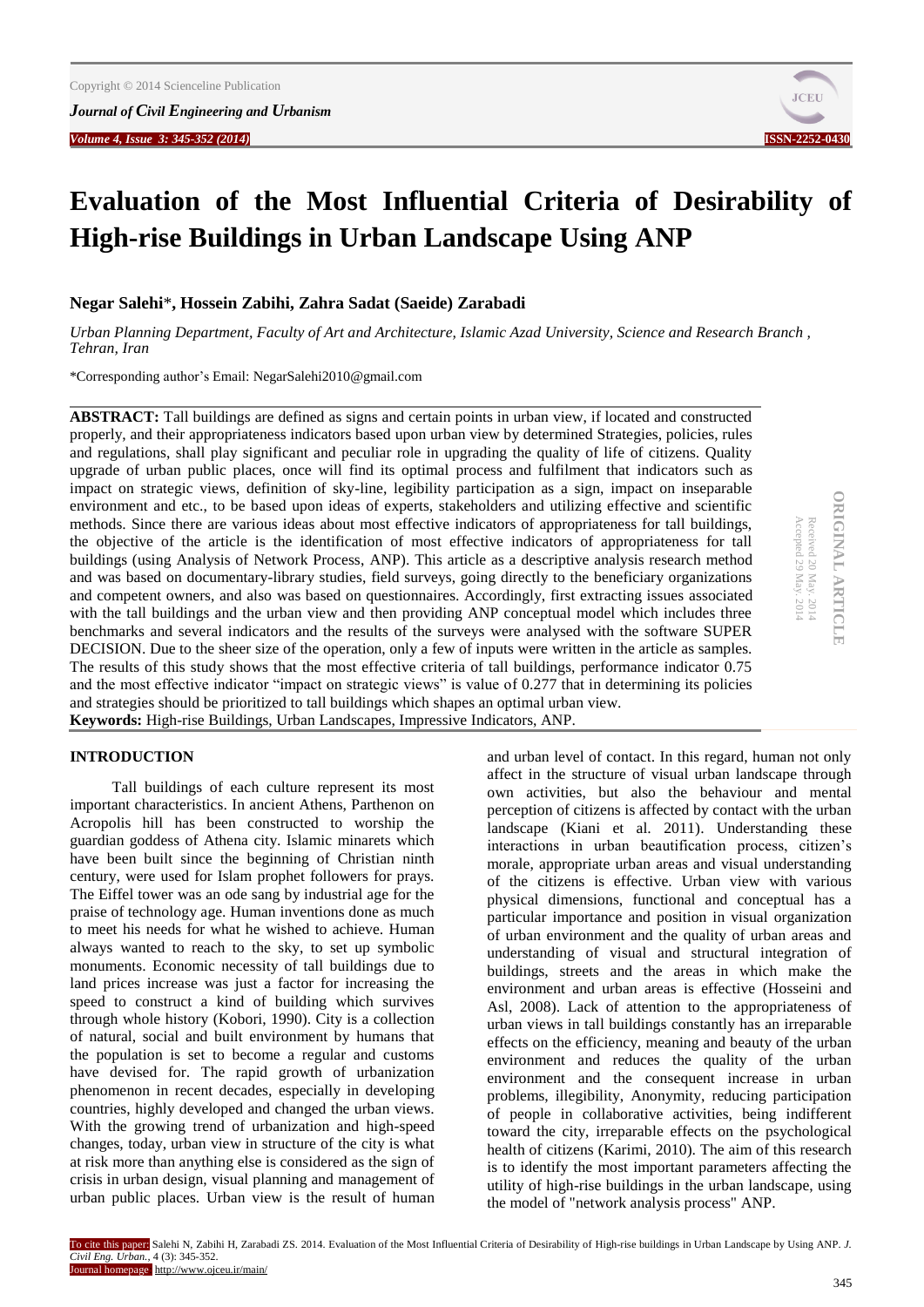#### **Literature Review**

In relation to the high-rise buildings, the book "High-rise buildings Tehran-regulation and localization" established by Zista consulting engineers in 2004 and it was spoken about the important and determining factors in formation of the desired high-rise buildings in the discussion of "construction" and "localization". But in action, just the spatial cover associated with high-rise buildings was discussed and didn't pay attention to urban landscape issues and the most effective and optimal criteria of High-rise buildings in the urban landscape (Zysta Consulting Engineers, 2004).

#### **The research hypothesis**

It seems that indexes such as improving the Strategic vision, creating legibility (as visual indication). definition of sky line, quality of construction conformity with the aesthetic principles in field and Historical, religious, cultural symbolic reference have maximum impact respectively in creating desired high-rise buildings in the urban landscape.

## **MATERIAL AND METHODS**

Descriptive analytical method based on Documentary, library and field surveys studies, has been used in this research that was conducted by visiting the Islamic Azad University, Science and Research Branch of Tehran and using a questionnaire to access to pundits information. Because the statistical population is 380 people according to the statistical relation to estimate the number of sample size (Cochran), so, initially the most significant numerical measures required in the ANP model based on sources, interviews and questionnaires were collected and then by using the model of ANP Multi indicators decision making (analytical network process) and Super Decision software (to speed up the computation of complex matrices),and it's possible to achieve to the most important and influential criteria and indicators that are involved in desirability of in high-rise buildings in urban landscape with numerical values.

#### **The definition of tall building**

The definition of high-rise buildings in the world is very different. So that in some cities of US 40-storey buildings are defined are as the short buildings (Bemanian, 1998). Urban housing can be divided into two patterns of Single-family and apartment. Apartments can be divided into two main groups in which Conventional or short buildings define up to 8 floors and more than that can be called high-rise or towers (Chiara and Crosbie, 2001).

Although in Iran, tall buildings are told the buildings over than 6 floors accordance with terms & Regulations of the Supreme Council of Architecture and Urban Planning approved in 1998. But this definition based on Tehran Comprehensive Plan, adopted in 2007, is referred buildings over 12 floors. In some cities of UK like London, High-rise buildings have different definition based on location. As an example, the height of 75 meters for within the City of London and 25 meters for the surrounding of "Thames" river and 30 meters for other places have been considered as tall buildings (Mayor Of London, 2001). According to the definition of Plymouth

city, the Building with height of 20 meters, or any building with a height more than 5-6 floors, that is taller than height of surrounding indicator buildings or any building that affect in city's sky line (Plymouth City Council, 2005).

#### **Definition of urban landscape**

Landscape means to the field that are perceived by the public. So that their features are the result of action and interaction of natural and human factors. Gordon Cullen in book "Selected urban landscape," writes, if asked me to define the urban landscape, I would say that, an architectural building, two buildings next to each other, is the urban landscape (Gordon, 2003; Zandieh and Razieh, 2010). Urban landscape, is the understanding of citizens from the city which takes place due to the perception of its symbols (urban physical dimensions)and concepts associated with them (mental and memory aspects). The three goals of urban landscape are, 1 aesthetics 2 - 3 Cultural identical - performance (practical) (Mansoori, 2008). The factors affecting the landscape of the city have three objectives: 1- visual 2- Performance 3 meaning (Rezazadeh, 2007). According to the definitions mentioned above, urban landscape means Simultaneous attention to urban framework and Citizens' cognition from the city as well and urban landscape is investigated from three aspects of 1 - Performance  $2$  – identical and  $3$  – aesthetics.

1-Performance: Legibility of environment, creating sky line, relaxing the environment, strengthening the visual corridor, access to urban transportation network, Creating vitality and enhance the quality of life, Sense of community life and civic participation, creating opportunities for tourism development, sustainability, (Rezazadeh, 2007; Kiani, 2011).

2 – Identical (meaning): meaning (Concept, signs, symbols, metaphors, and codes), culture (the customs and beliefs), history (historical references) (Abel, 2008; Kapn 2004 and Lynch, 1997).

3 - Aesthetics (physical): Eye-catching of space or combination of color quality, , form, style design and Building materials associated with context and environment with respect to simulated rank, adjacency, continuity, proportion, human scale, simplicity and complexity, the principle of similarity, symmetry, rhythm, balance, harmony and order (Mansoori, 2008; Rezazadeh,2007 and Mahmoudi, 2006).

## **Evaluation's criteria of desirability of High-rise buildings in urban landscape**

**1. Performance of high-rise building in an urban landscape:** Performance of tall buildings in urban landscape, in particular, include issues of: Participation in environment legibility as a sign (indicator form with wide scope) readability, defining the sky line, their potential in improving the strategic vision, creating vitality with participation in public activities, impact on the immediate environment through the amount of ghosting, or buildings overcome in other spaces and buildings. Rate of connection with surrounding pedestrian, green and public spaces related to buildings as well, due to high density in these buildings, manner of communication with the public transportation system, the position of buildings place to streets and around highways and the impact on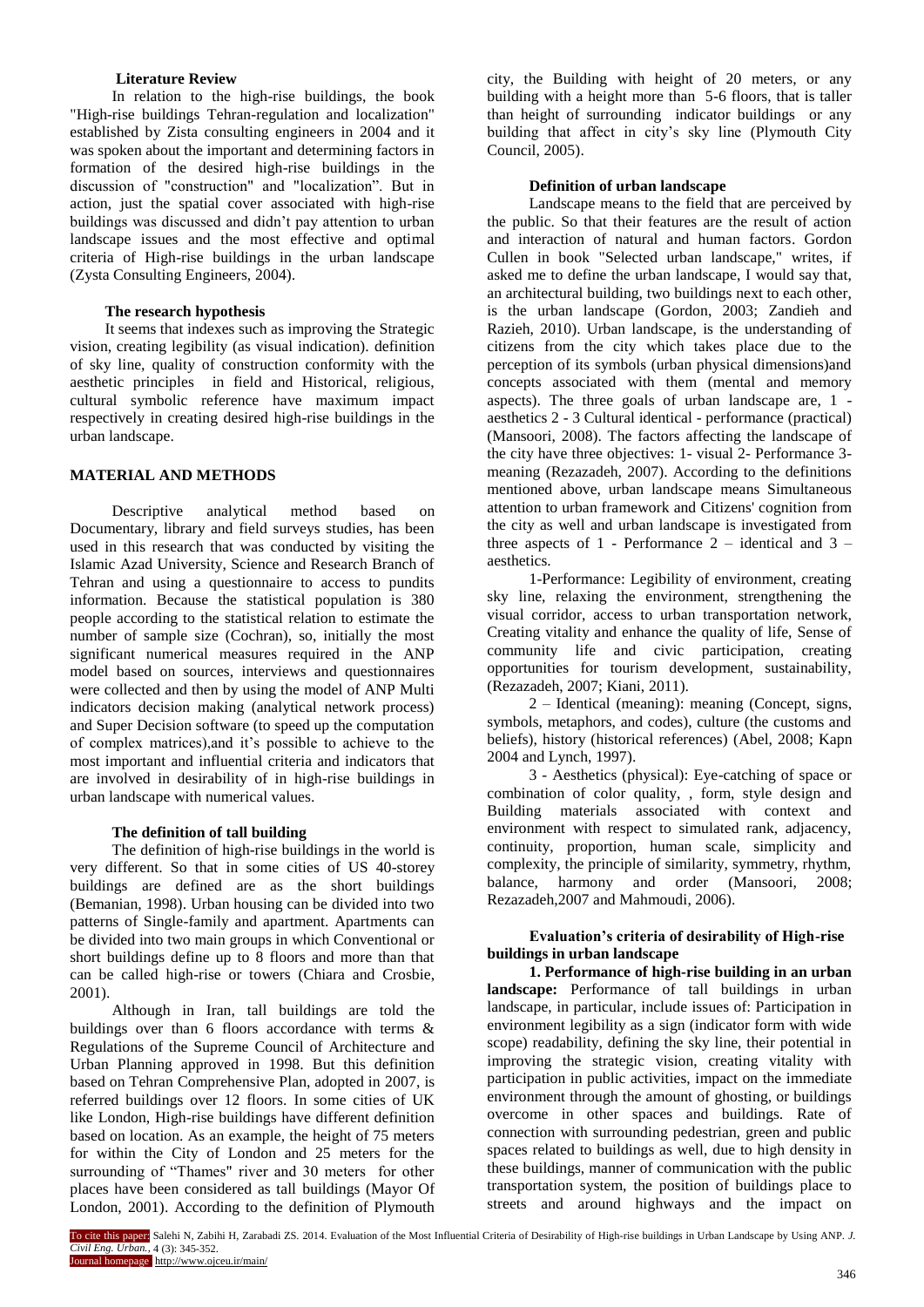environment id historic (Taji, 2010). Even the performance of the buildings on the ground floor and the roof can cause a great impact on creating vitality and participation in public spaces. In terms of performance, high-rise buildings can have both positive and negative roles in Urban Landscape (Karimi, 2010).

**2. Giving identity of high-rise buildings to the urban landscape:** High-rise buildings as buildings affecting sky line are in inconsistent with context in terms of height and this will lead to the issue that building can get sign personality in field. The identical aspect of building is including of: giving Identity of High-rise buildings into urban landscape with symbolic allusions (Cultural, Historical meaning), creating sense of superiority and economic, social, cultural development and creating a sense of ego or the general public. In issue of identity, created meaning and symbols by the use of high-rise buildings in urban landscape is considered. Because in addition, symbols and signs in creating highrise building are as important as indicator points of a city, because people should be able to communicate with this symbol as urban signs (Karimi, 2010).

**3. The Aesthetics of tall buildings in urban landscape:** Tall building as an important building and with the realm of high impact on the city regardless of the place must have appropriate and worthy quality, as urban signs. In aesthetic evaluation of tall buildings, improving the urban visual quality is including of factors such as: building's proportion and harmony with surrounding environment, materials, methods and design style (same source). An Important point to evaluate the aesthetics factors in urban landscape is not related to the building but it is related to building's transplantation with context that items of simulated rank, adjacency, continuity, proportion, human scale, simplicity and complexity, symmetry, similarity, rhythm, balance and harmony are essential to considered (Tabatabai, 2011).

## **Analysis of recognition by using AHP and provide the most effective criteria and sub criteria of high-rise buildings in formation of optimal urban landscape**

According to the above done recognition, to the High-rise buildings indicators of desirability, we are going to the prioritization of criteria and indicators (sub-criteria) with the help of ANP model and using Super Decision software. Remarkably, the numerical measures that will be used in this section, has been getting from professors of Islamic Azad University, Tehran Science and Research.

#### **The overall process of ANP model**

Step 1: Creating the model and converting the issue into a lattice structure

Step 2: Formation of binary matrices and determining the vectors of internal priority (comparison of criteria with each other, against of goal, Binary Comparison of criteria with controlling each one of them Sub criteria comparison against own yardstick, creating relationships and dependencies between sub-criteria etc.).

Step 3: Formation of inharmonious super matrixes and then harmonious super matrix and convert it to limit super matrix by SUPER DECISION matrix and finally determine the priority and importance of the criteria and sub criteria with respect to each other.

Step 4: prioritize the options using the final weights of sub criteria, and rating them by each sub items (Zebardast 2010).

Method of giving weight to the criteria and indicators of ANP model giving weight to of criteria and indicators of ANP model has been done based on output data obtained from the questionnaire results and prioritizing the faculty of Arts and Architecture. Based on the weight range of ANP model that includes the range of 1 to 9 (Tofigh, 1993).

#### **RESULTS**

**The results of ANP model based on priorities of criteria and indicators of High-rise buildings desirability in urban landscape:** First, schematic model of ANP is created (Figure 1). After that, examples of the Blower Clusters And Nodes in the ANP Model are given (Figure 2). Then, examples of methods unweighted super matrix, (containing priority is obtained by binary comparison) in the ANP model, are presented (Table 1). And examples of methods weighted super matrix (array elements are multiplied in the cluster weight ( in hierarchy, weighted matrix, and non-weighted matrix do not differ), in the ANP model are given (Table 2). After that, examples of a limited matrix (this matrix is derived from exponentiation of weighted matrix until convergence to the optimal response) in the ANP model are shown (Table 3). Finally, Priority of Clusters (Groups) are presented (Figure 3).



**Figure 1.** Schematic Model of ANP

|                                                                                                                                      | File Computations Misc Help                                                                                                               |  |  |  |  |  |  |  |  |
|--------------------------------------------------------------------------------------------------------------------------------------|-------------------------------------------------------------------------------------------------------------------------------------------|--|--|--|--|--|--|--|--|
| Graphic Verbal Matrix Questionnaire                                                                                                  |                                                                                                                                           |  |  |  |  |  |  |  |  |
| Comparisons wrt "GOAL:<br>node in "2- CRITERIA" cluster<br>F: Function is strongly to very strongly more important than A: Aesthetic |                                                                                                                                           |  |  |  |  |  |  |  |  |
| 1. A Aesthetic                                                                                                                       | $>= 9.5$<br>$>= 9.5$ No comp. F: Function<br>9 <sup>8</sup><br>9<br>в<br>5<br>3                                                           |  |  |  |  |  |  |  |  |
| 2. A : Aesthetic                                                                                                                     | $>= 9.5$<br>$9 > = 9.5$ No comp. 1: Identity<br>9 <sub>1</sub><br>$\mathbf{8}$<br>$\overline{\mathbf{8}}$<br>$\overline{\mathbf{a}}$<br>6 |  |  |  |  |  |  |  |  |
| 3. F: Function                                                                                                                       | 4 5 6 7 8 9 >=9.5 No comp. 1: Identity<br>$> = 9.5$ 9 8 7 6 5<br>4 3 2<br>$2 \mid 3$                                                      |  |  |  |  |  |  |  |  |
|                                                                                                                                      |                                                                                                                                           |  |  |  |  |  |  |  |  |
|                                                                                                                                      | ж<br>Comparisons wrt "A : AESTHETIC" node in "2- CRITERIA" cluster                                                                        |  |  |  |  |  |  |  |  |
|                                                                                                                                      | File Computations Misc Help                                                                                                               |  |  |  |  |  |  |  |  |
|                                                                                                                                      | Graphic Verbal Matrix Questionnaire                                                                                                       |  |  |  |  |  |  |  |  |
| Comparisons wrt "A:                                                                                                                  | " node in "2- CRITERIA" cluster<br>F: Function is strongly to very strongly more important than I : Identity                              |  |  |  |  |  |  |  |  |
| 1. F: Function                                                                                                                       | 2 3 4 5 6 7 8 9 >=9.5 No comp. I: Identity<br>$>=9.5$ 9 8 7<br>6 5 4 3 2                                                                  |  |  |  |  |  |  |  |  |
|                                                                                                                                      |                                                                                                                                           |  |  |  |  |  |  |  |  |
|                                                                                                                                      | <b>DISCURSION</b><br>Comparisons wrt "F:Function" node in "2- CRITERIA" cluster                                                           |  |  |  |  |  |  |  |  |
| <b>File Computations</b>                                                                                                             | Misc Help                                                                                                                                 |  |  |  |  |  |  |  |  |
| Graphic Verbal Matrix Questionnaire                                                                                                  |                                                                                                                                           |  |  |  |  |  |  |  |  |
| Comparisons wrt "F:<br>" node in "2- CRITERIA" cluster<br>A: Aesthetic is equally as important as I: Identity                        |                                                                                                                                           |  |  |  |  |  |  |  |  |
|                                                                                                                                      | >=9.5 No comp. 1: Identity<br>$>= 9.5$ 9 8<br>3 <sup>1</sup><br>6<br>$\overline{2}$<br>1. A Aesthetic<br>5 <sup>1</sup><br>4 <sup>1</sup> |  |  |  |  |  |  |  |  |

**Figure 2.** Examples of the Blower in the ANP Model (Clusters and Nodes).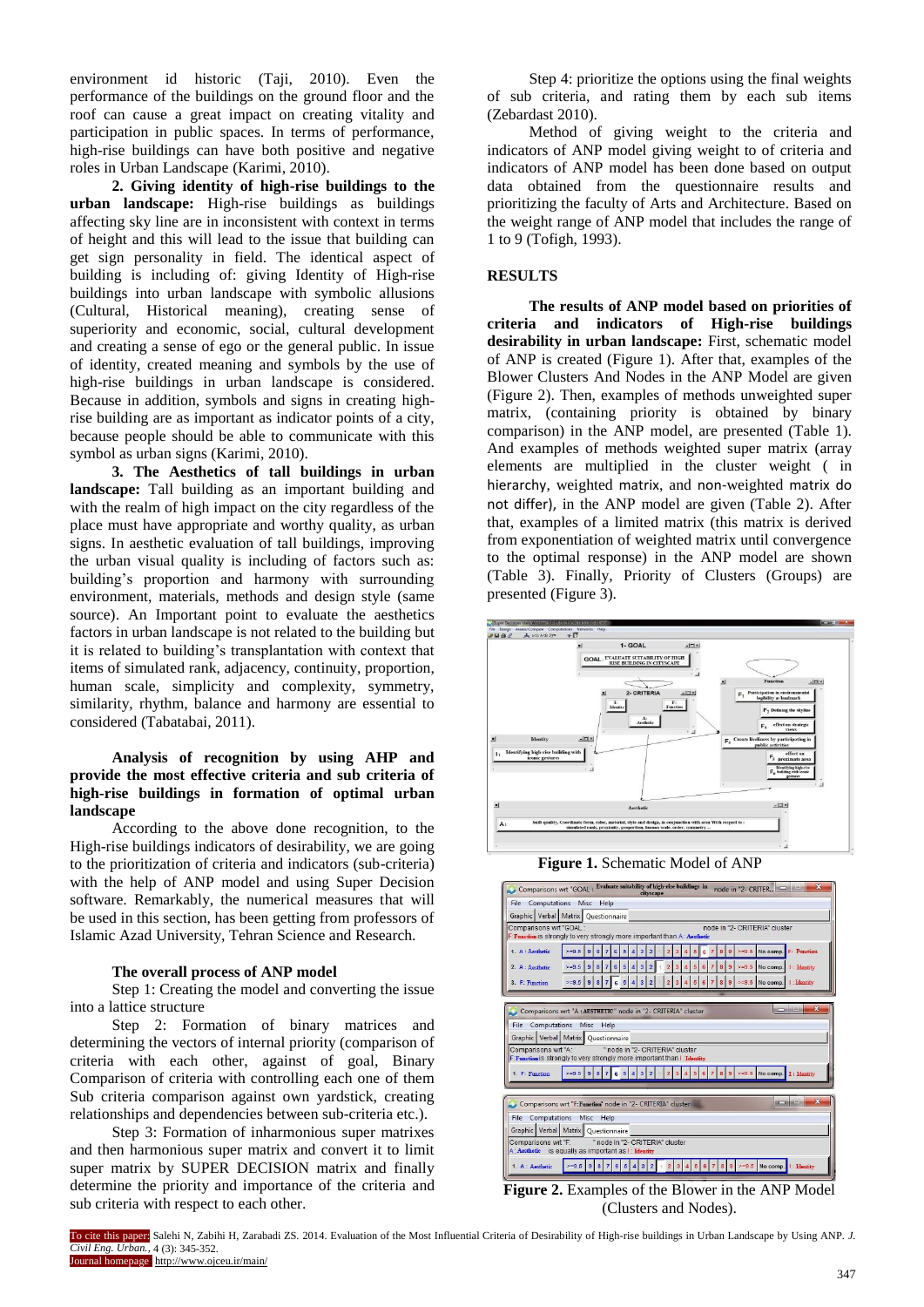| Un-weighted Super Matrix : Matrix Containing Priority Is Obtained By Binary Comparison. |                                                                                                                                                                                                              |                                                                               |                   |                |                |                                                                                                                                                                                                                 |                                                                          |                                                                                                                                                                                                                                      |       |       |       |                                     |                                                                                |
|-----------------------------------------------------------------------------------------|--------------------------------------------------------------------------------------------------------------------------------------------------------------------------------------------------------------|-------------------------------------------------------------------------------|-------------------|----------------|----------------|-----------------------------------------------------------------------------------------------------------------------------------------------------------------------------------------------------------------|--------------------------------------------------------------------------|--------------------------------------------------------------------------------------------------------------------------------------------------------------------------------------------------------------------------------------|-------|-------|-------|-------------------------------------|--------------------------------------------------------------------------------|
| GOAL1-                                                                                  |                                                                                                                                                                                                              |                                                                               | <b>CRITERIA2-</b> |                |                | <b>Aesthetic</b>                                                                                                                                                                                                | <b>Function</b>                                                          |                                                                                                                                                                                                                                      |       |       |       |                                     | <b>Identity</b>                                                                |
|                                                                                         | <b>Cluster</b><br><b>Node Labels</b>                                                                                                                                                                         | GOAL:<br>Evaluate<br>suitability of<br>high-rise<br>buildings in<br>cityscape | А.<br>Aesthetic   | F.<br>Function | Ι.<br>Identity | A1: built quality,<br>Coordinate form,<br>color, material, style<br>and design, in<br>conjunction with area<br>With respect to:<br>simulated rank,<br>proximity, proportion,<br>human scale, order,<br>symmetry | F1<br>Participation<br>in<br>environment<br>al legibility<br>as landmark | ${\rm F}4$<br>Create<br>F2<br>F <sub>3</sub><br>F <sub>5</sub><br>F6<br>Defining<br>effect on<br>liveliness by<br>effect on<br>the<br>strategic<br>participating<br>proximate<br>skyline<br>in public<br>views<br>area<br>activities |       |       |       | effect on<br>historical<br>district | $_{\rm II}$<br>Identifying<br>high-rise<br>building<br>with iconic<br>gestures |
| 1- GOAL                                                                                 | <b>GOAL</b> : Evaluate<br>suitability of high-rise<br>buildings in cityscape                                                                                                                                 | 0.000                                                                         | 0.000             | 0.000          | 0.000          | 0.000                                                                                                                                                                                                           | 0.000                                                                    | 0.000                                                                                                                                                                                                                                | 0.000 | 0.000 | 0.000 | 0.000                               | 0.000                                                                          |
|                                                                                         | A. Aesthetic                                                                                                                                                                                                 | 0.125                                                                         | 0.000             | 0.500          | 0.142          | 0.000                                                                                                                                                                                                           | 0.000                                                                    | 0.000                                                                                                                                                                                                                                | 0.000 | 0.000 | 0.000 | 0.000                               | 0.000                                                                          |
| $2-$<br><b>CRITERIA</b>                                                                 | F. Function                                                                                                                                                                                                  | 0.750                                                                         | 0.857             | 0.000          | 0.857          | 0.000                                                                                                                                                                                                           | 0.000                                                                    | 0.000                                                                                                                                                                                                                                | 0.000 | 0.000 | 0.000 | 0.000                               | 0.000                                                                          |
|                                                                                         | I. Identity                                                                                                                                                                                                  | 0.125                                                                         | 0.142             | 0.500          | 0.000          | 0.000                                                                                                                                                                                                           | 0.000                                                                    | 0.000                                                                                                                                                                                                                                | 0.000 | 0.000 | 0.000 | 0.000                               | 0.000                                                                          |
| <b>Aesthetic</b>                                                                        | A1: built quality,<br>Coordinate form, color,<br>material, style and<br>design, in conjunction<br>with area With respect<br>to: simulated rank,<br>proximity, proportion,<br>human scale, order,<br>symmetry | 0.000                                                                         | 1.000             | 0.000          | 0.000          | 0.000                                                                                                                                                                                                           | 1.000                                                                    | 0.000                                                                                                                                                                                                                                | 0.000 | 0.000 | 0.000 | 1.000                               | 0.000                                                                          |
|                                                                                         | F1 Participation in<br>environmental legibility<br>as landmark                                                                                                                                               | 0.000                                                                         | 0.000             | 0.150          | 0.000          | 0.310                                                                                                                                                                                                           | 0.158                                                                    | 0.000                                                                                                                                                                                                                                | 0.480 | 0.000 | 0.000 | 0.104                               | 0.229                                                                          |
|                                                                                         | F <sub>2</sub> Defining the skyline                                                                                                                                                                          | 0.000                                                                         | 0.000             | 0.112          | 0.000          | 0.270                                                                                                                                                                                                           | 0.164                                                                    | 0.000                                                                                                                                                                                                                                | 0.405 | 0.000 | 0.714 | 0.000                               | 0.000                                                                          |
|                                                                                         | F3 effect on strategic<br>views                                                                                                                                                                              | 0.000                                                                         | 0.000             | 0.484          | 0.000          | 0.000                                                                                                                                                                                                           | 0.584                                                                    | 0.000                                                                                                                                                                                                                                | 0.000 | 0.000 | 0.000 | 0.769                               | 0.695                                                                          |
| <b>Function</b>                                                                         | F4 Create liveliness by<br>participating in public<br>activities                                                                                                                                             | 0.000                                                                         | 0.000             | 0.090          | 0.000          | 0.106                                                                                                                                                                                                           | 0.048                                                                    | 0.000                                                                                                                                                                                                                                | 0.114 | 0.000 | 0.142 | 0.000                               | 0.000                                                                          |
|                                                                                         | F5 effect on proximate<br>area                                                                                                                                                                               | 0.000                                                                         | 0.000             | 0.119          | 0.000          | 0.253                                                                                                                                                                                                           | 0.000                                                                    | 0.000                                                                                                                                                                                                                                | 0.000 | 0.875 | 0.000 | 0.126                               | 0.000                                                                          |
|                                                                                         | F6 effect on historical<br>district                                                                                                                                                                          | 0.000                                                                         | 0.000             | 0.042          | 0.000          | 0.059                                                                                                                                                                                                           | 0.044                                                                    | 1.000                                                                                                                                                                                                                                | 0.000 | 0.125 | 0.142 | 0.000                               | 0.075                                                                          |
| <b>Identity</b>                                                                         | $\overline{11}$ Identifying high-rise<br>building with iconic<br>gestures                                                                                                                                    | 0.000                                                                         | 0.000             | 0.000          | 1.000          | 0.000                                                                                                                                                                                                           | 1.000                                                                    | 0.000                                                                                                                                                                                                                                | 0.000 | 0.000 | 0.000 | 1.000                               | 0.000                                                                          |

**Table 1:** Examples of Methods Unweighted Super Matrix In The ANP Model.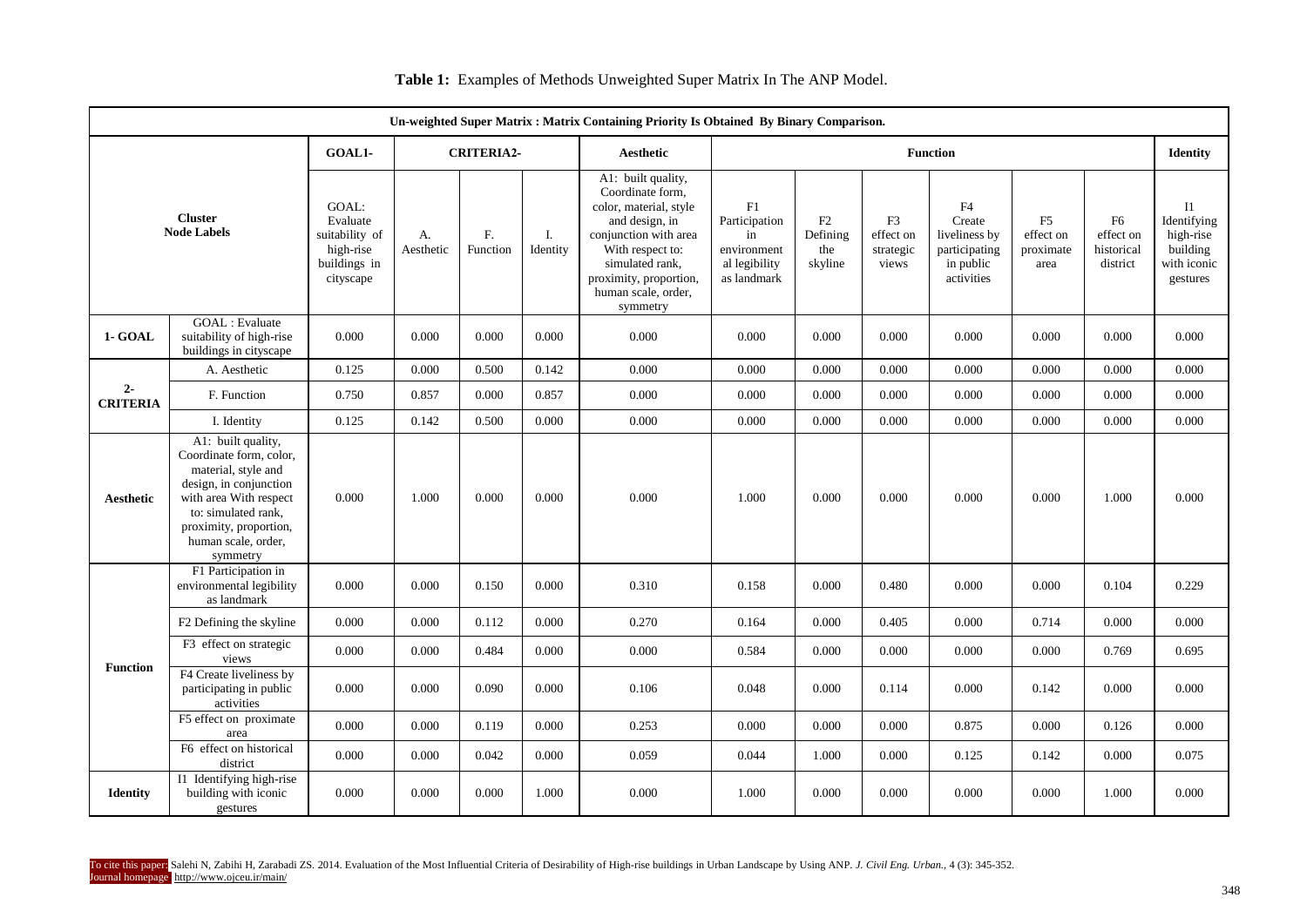| Weighted Super Matrix : In This Matrix Array Elements Are Multiplied In The Cluster Weight.( in Hierarchy, weighted matrix,<br>and non-weighted matrix do not differ) |                                                                                                                                                                                                              |                                                                               |                   |                            |                |                                                                                                                                                                                                                 |                                                                         |                                  |                                       |                                                                           |                                      |                                                   |                                                                    |
|-----------------------------------------------------------------------------------------------------------------------------------------------------------------------|--------------------------------------------------------------------------------------------------------------------------------------------------------------------------------------------------------------|-------------------------------------------------------------------------------|-------------------|----------------------------|----------------|-----------------------------------------------------------------------------------------------------------------------------------------------------------------------------------------------------------------|-------------------------------------------------------------------------|----------------------------------|---------------------------------------|---------------------------------------------------------------------------|--------------------------------------|---------------------------------------------------|--------------------------------------------------------------------|
| GOAL1-                                                                                                                                                                |                                                                                                                                                                                                              |                                                                               | <b>CRITERIA2-</b> |                            |                | Aesthetic                                                                                                                                                                                                       | <b>Function</b>                                                         |                                  |                                       |                                                                           |                                      |                                                   | <b>Identity</b>                                                    |
| <b>Cluster</b><br><b>Node Labels</b>                                                                                                                                  |                                                                                                                                                                                                              | GOAL:<br>Evaluate<br>suitability of<br>high-rise<br>buildings in<br>cityscape | А.<br>Aesthetic   | F <sub>r</sub><br>Function | Ι.<br>Identity | A1: built quality,<br>Coordinate form,<br>color, material, style<br>and design, in<br>conjunction with area<br>With respect to:<br>simulated rank,<br>proximity, proportion,<br>human scale, order,<br>symmetry | F1<br>Participation<br>in<br>environmental<br>legibility as<br>landmark | F2<br>Defining<br>the<br>skyline | F3<br>effect on<br>strategic<br>views | F4<br>Create<br>liveliness by<br>participating<br>in public<br>activities | F5<br>effect on<br>proximate<br>area | ${\rm F6}$<br>effect on<br>historical<br>district | I1 Identifying<br>high-rise<br>building with<br>iconic<br>gestures |
| 1- GOAL                                                                                                                                                               | <b>GOAL</b> : Evaluate<br>suitability of high-rise<br>buildings in cityscape                                                                                                                                 | 0.000                                                                         | 0.000             | 0.000                      | 0.000          | 0.000                                                                                                                                                                                                           | 0.000                                                                   | 0.000                            | 0.000                                 | 0.000                                                                     | 0.000                                | 0.000                                             | 0.000                                                              |
|                                                                                                                                                                       | A. Aesthetic                                                                                                                                                                                                 | 0.125                                                                         | 0.000             | 0.159                      | 0.110          | 0.000                                                                                                                                                                                                           | 0.000                                                                   | 0.000                            | 0.000                                 | 0.000                                                                     | 0.000                                | 0.000                                             | 0.000                                                              |
| $2 -$<br><b>CRITERIA</b>                                                                                                                                              | F. Function                                                                                                                                                                                                  | 0.750                                                                         | 0.662             | 0.000                      | 0.662          | 0.000                                                                                                                                                                                                           | 0.000                                                                   | 0.000                            | 0.000                                 | 0.000                                                                     | 0.000                                | 0.000                                             | 0.000                                                              |
|                                                                                                                                                                       | I. Identity                                                                                                                                                                                                  | 0.125                                                                         | 0.110             | 0.159                      | 0.000          | 0.000                                                                                                                                                                                                           | 0.000                                                                   | 0.000                            | 0.000                                 | 0.000                                                                     | 0.000                                | 0.000                                             | 0.000                                                              |
| Aesthetic                                                                                                                                                             | A1: built quality,<br>Coordinate form, color,<br>material, style and<br>design, in conjunction<br>with area With respect<br>to: simulated rank,<br>proximity, proportion,<br>human scale, order,<br>symmetry | 0.000                                                                         | 0.227             | 0.000                      | 0.000          | 0.000                                                                                                                                                                                                           | 0.125                                                                   | 0.000                            | 0.000                                 | 0.000                                                                     | 0.000                                | 0.125                                             | 0.000                                                              |
|                                                                                                                                                                       | F1 Participation in<br>environmental legibility<br>as landmark                                                                                                                                               | 0.000                                                                         | 0.000             | 0.102                      | 0.000          | 0.310                                                                                                                                                                                                           | 0.118                                                                   | 0.000                            | 0.480                                 | 0.000                                                                     | 0.000                                | 0.077                                             | 0.229                                                              |
|                                                                                                                                                                       | F2 Defining the skyline                                                                                                                                                                                      | 0.000                                                                         | 0.000             | 0.076                      | 0.000          | 0.270                                                                                                                                                                                                           | 0.123                                                                   | 0.000                            | 0.405                                 | 0.000                                                                     | 0.714                                | 0.000                                             | 0.000                                                              |
| <b>Function</b>                                                                                                                                                       | F3 effect on strategic<br>views                                                                                                                                                                              | 0.000                                                                         | 0.000             | 0.329                      | 0.000          | 0.000                                                                                                                                                                                                           | 0.438                                                                   | 0.000                            | 0.000                                 | 0.000                                                                     | 0.000                                | 0.577                                             | 0.695                                                              |
|                                                                                                                                                                       | F4 Create liveliness by<br>participating in public<br>activities                                                                                                                                             | 0.000                                                                         | 0.000             | 0.061                      | 0.000          | 0.106                                                                                                                                                                                                           | 0.036                                                                   | 0.000                            | 0.113                                 | 0.000                                                                     | 0.142                                | 0.000                                             | 0.000                                                              |
|                                                                                                                                                                       | F5 effect on proximate<br>area                                                                                                                                                                               | 0.000                                                                         | 0.000             | 0.081                      | 0.000          | 0.253                                                                                                                                                                                                           | 0.000                                                                   | 0.000                            | 0.000                                 | 0.875                                                                     | 0.000                                | 0.094                                             | 0.000                                                              |
|                                                                                                                                                                       | F6 effect on historical<br>district                                                                                                                                                                          | 0.000                                                                         | 0.000             | 0.028                      | 0.000          | 0.059                                                                                                                                                                                                           | 0.035                                                                   | 1.000                            | 0.000                                 | 0.125                                                                     | 0.142                                | 0.000                                             | 0.075                                                              |
| <b>Identity</b>                                                                                                                                                       | I1 Identifying high-rise<br>building with iconic<br>gestures                                                                                                                                                 | 0.000                                                                         | 0.000             | 0.000                      | 0.227          | 0.000                                                                                                                                                                                                           | 0.125                                                                   | 0.000                            | 0.000                                 | 0.000                                                                     | 0.000                                | 0.125                                             | 0.000                                                              |

# **Table 2:** Examples Of Methods Weighted Super Matrix In The ANP Model.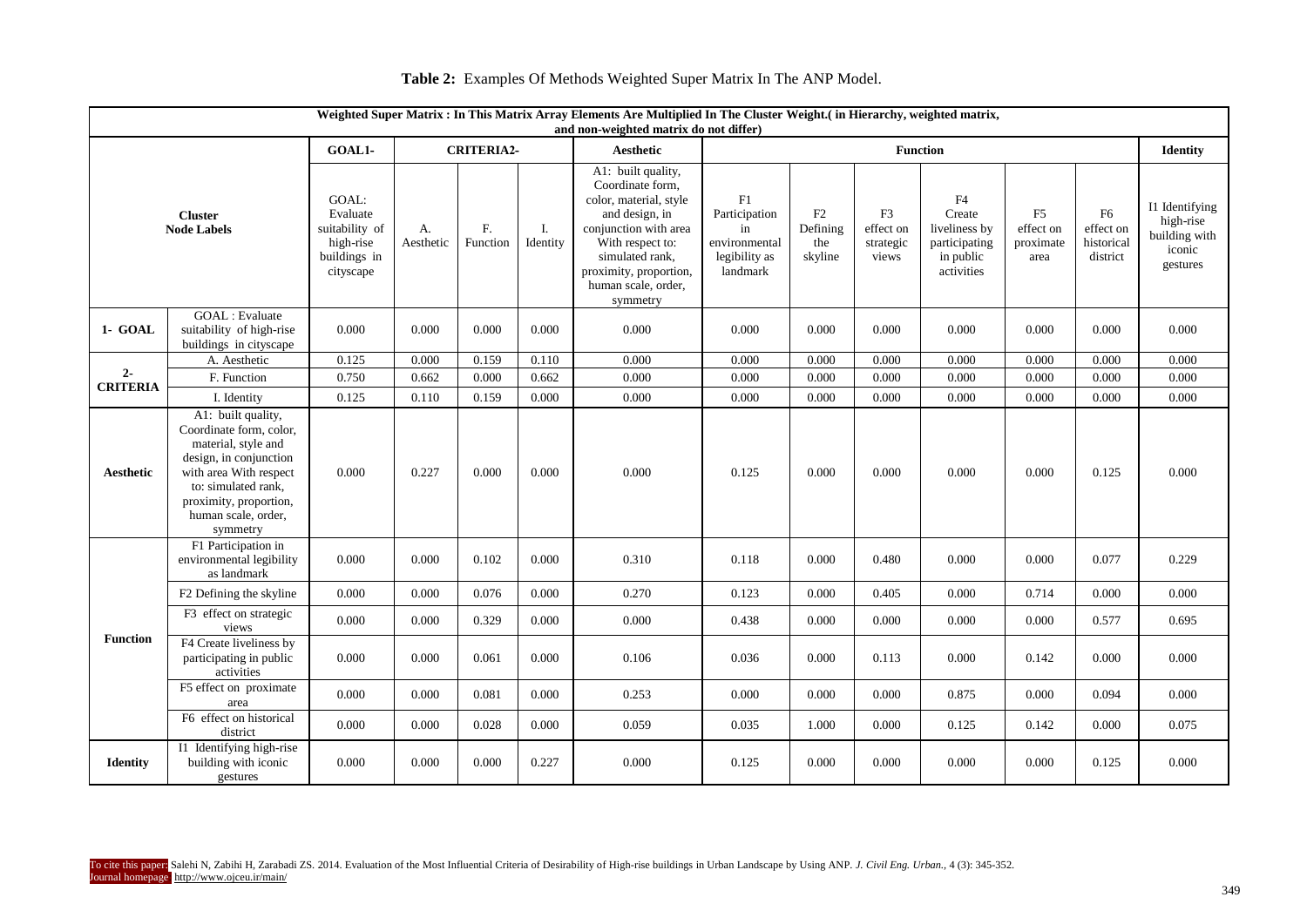| Limited Super Matrix : This matrix is derived from exponentiation of weighted matrix until convergence to the optimal response. |                                                                                                                                                                                                              |                                                                               |                 |                   |                |                                                                                                                                                                                                              |                                                                          |                                  |                                                   |                                                                           |                                                  |                                                       |                                                                              |
|---------------------------------------------------------------------------------------------------------------------------------|--------------------------------------------------------------------------------------------------------------------------------------------------------------------------------------------------------------|-------------------------------------------------------------------------------|-----------------|-------------------|----------------|--------------------------------------------------------------------------------------------------------------------------------------------------------------------------------------------------------------|--------------------------------------------------------------------------|----------------------------------|---------------------------------------------------|---------------------------------------------------------------------------|--------------------------------------------------|-------------------------------------------------------|------------------------------------------------------------------------------|
|                                                                                                                                 |                                                                                                                                                                                                              | GOAL1-                                                                        |                 | <b>CRITERIA2-</b> |                | <b>Aesthetic</b>                                                                                                                                                                                             |                                                                          |                                  | Identity                                          |                                                                           |                                                  |                                                       |                                                                              |
| <b>Cluster</b><br><b>Node Labels</b>                                                                                            |                                                                                                                                                                                                              | GOAL:<br>Evaluate<br>suitability of<br>high-rise<br>buildings in<br>cityscape | A.<br>Aesthetic | F.<br>Function    | Ι.<br>Identity | A1: built quality,<br>Coordinate form, color,<br>material, style and<br>design, in conjunction<br>with area With respect<br>to: simulated rank,<br>proximity, proportion,<br>human scale, order,<br>symmetry | F1<br>Participation<br>in<br>environment<br>al legibility<br>as landmark | F2<br>Defining<br>the<br>skyline | F <sub>3</sub><br>effect on<br>strategic<br>views | F4<br>Create<br>liveliness by<br>participating<br>in public<br>activities | F <sub>5</sub><br>effect on<br>proximate<br>area | F <sub>6</sub><br>effect on<br>historical<br>district | <b>I1</b><br>Identifying<br>high-rise<br>building<br>with iconic<br>gestures |
| 1- GOAL                                                                                                                         | GOAL : Evaluate<br>suitability of high-rise<br>buildings in cityscape                                                                                                                                        | 0.000                                                                         | 0.000           | 0.000             | 0.000          | 0.000                                                                                                                                                                                                        | 0.000                                                                    | 0.000                            | 0.000                                             | 0.000                                                                     | 0.000                                            | 0.000                                                 | 0.000                                                                        |
|                                                                                                                                 | A. Aesthetic                                                                                                                                                                                                 | 0.000                                                                         | 0.000           | 0.000             | 0.000          | 0.000                                                                                                                                                                                                        | 0.000                                                                    | 0.000                            | 0.000                                             | 0.000                                                                     | 0.000                                            | 0.000                                                 | 0.000                                                                        |
| $2 -$<br><b>CRITERIA</b>                                                                                                        | F. Function                                                                                                                                                                                                  | 0.000                                                                         | 0.000           | 0.000             | 0.000          | 0.000                                                                                                                                                                                                        | 0.000                                                                    | 0.000                            | 0.000                                             | 0.000                                                                     | 0.000                                            | 0.000                                                 | 0.000                                                                        |
|                                                                                                                                 | I. Identity                                                                                                                                                                                                  | 0.000                                                                         | 0.000           | 0.000             | 0.000          | 0.000                                                                                                                                                                                                        | 0.000                                                                    | 0.000                            | 0.000                                             | 0.000                                                                     | 0.000                                            | 0.000                                                 | 0.000                                                                        |
| Aesthetic                                                                                                                       | A1: built quality,<br>Coordinate form, color,<br>material, style and<br>design, in conjunction<br>with area With respect<br>to: simulated rank,<br>proximity, proportion,<br>human scale, order,<br>symmetry | 0.047                                                                         | 0.047           | 0.047             | 0.047          | 0.047                                                                                                                                                                                                        | 0.047                                                                    | 0.047                            | 0.047                                             | 0.047                                                                     | 0.047                                            | 0.047                                                 | 0.047                                                                        |
|                                                                                                                                 | F1 Participation in<br>environmental<br>legibility as landmark                                                                                                                                               | 0.171                                                                         | 0.171           | 0.171             | 0.171          | 0.171                                                                                                                                                                                                        | 0.171                                                                    | 0.171                            | 0.171                                             | 0.171                                                                     | 0.171                                            | 0.171                                                 | 0.171                                                                        |
|                                                                                                                                 | F2 Defining the skyline                                                                                                                                                                                      | 0.178                                                                         | 0.178           | 0.178             | 0.178          | 0.178                                                                                                                                                                                                        | 0.178                                                                    | 0.178                            | 0.178                                             | 0.178                                                                     | 0.178                                            | 0.178                                                 | 0.178                                                                        |
| <b>Function</b>                                                                                                                 | F3 effect on strategic<br>views                                                                                                                                                                              | 0.227                                                                         | 0.227           | 0.227             | 0.227          | 0.227                                                                                                                                                                                                        | 0.227                                                                    | 0.227                            | 0.227                                             | 0.227                                                                     | 0.227                                            | 0.227                                                 | 0.227                                                                        |
|                                                                                                                                 | F4 Create liveliness by<br>participating in public<br>activities                                                                                                                                             | 0.047                                                                         | 0.047           | 0.047             | 0.047          | 0.047                                                                                                                                                                                                        | 0.047                                                                    | 0.047                            | 0.047                                             | 0.047                                                                     | 0.047                                            | 0.047                                                 | 0.047                                                                        |
|                                                                                                                                 | F5 effect on proximate<br>area                                                                                                                                                                               | 0.073                                                                         | 0.073           | 0.073             | 0.073          | 0.073                                                                                                                                                                                                        | 0.073                                                                    | 0.073                            | 0.073                                             | 0.073                                                                     | 0.073                                            | 0.073                                                 | 0.073                                                                        |
|                                                                                                                                 | F6 effect on historical<br>district                                                                                                                                                                          | 0.207                                                                         | 0.207           | 0.207             | 0.207          | 0.207                                                                                                                                                                                                        | 0.207                                                                    | 0.207                            | 0.207                                             | 0.207                                                                     | 0.207                                            | 0.207                                                 | 0.207                                                                        |
| <b>Identity</b>                                                                                                                 | Il Identifying high-rise<br>building with iconic<br>gestures                                                                                                                                                 | 0.047                                                                         | 0.047           | 0.047             | 0.047          | 0.047                                                                                                                                                                                                        | 0.047                                                                    | 0.047                            | 0.047                                             | 0.047                                                                     | 0.047                                            | 0.047                                                 | 0.047                                                                        |

# **Table 3:** Examples of a Limited Matrix In The ANP Model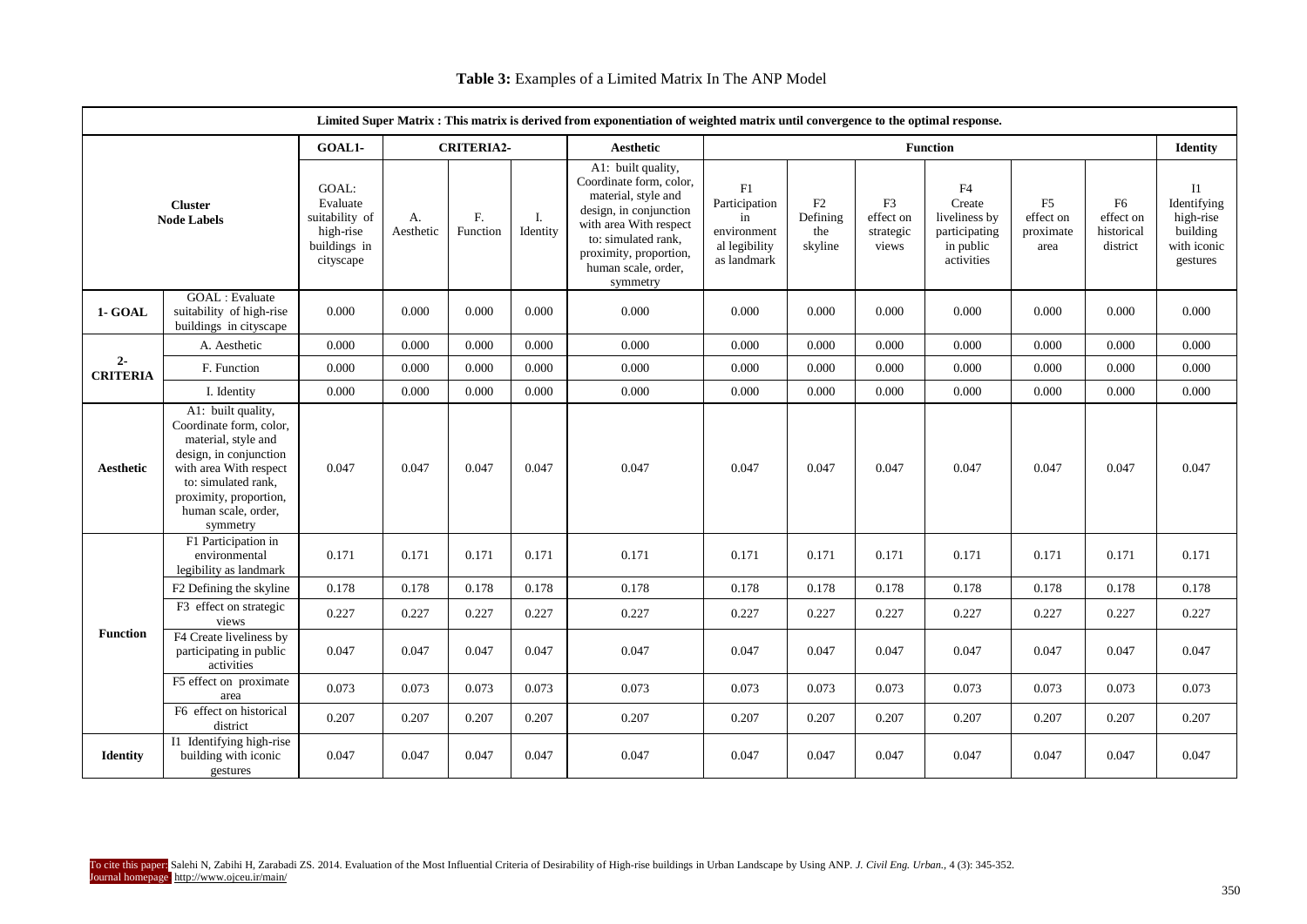|         | Priorities                                                            |                                                                                        |                  |
|---------|-----------------------------------------------------------------------|----------------------------------------------------------------------------------------|------------------|
|         |                                                                       | The inconsistency index is $0.078$ It is<br>desirable to have a value of less than 0.1 |                  |
|         | 0.7500                                                                |                                                                                        |                  |
|         | Aesthetic                                                             |                                                                                        | 0.1250           |
|         | <b>Identity</b>                                                       |                                                                                        | 0.1250           |
|         |                                                                       |                                                                                        |                  |
|         |                                                                       | Okay                                                                                   |                  |
|         |                                                                       | Super Decisions Main Window: SUPER DECISION 10.3.1392-01.mo                            | $\mathbf x$<br>叵 |
|         |                                                                       | Here are the priorities.                                                               |                  |
| Icon    | Name                                                                  | Normalized by Cluster Limiting                                                         |                  |
| No Icon | GOAL: Evaluate suitability<br>of high-rise buildings in cityscape     | 0.00000                                                                                | 0.000000         |
| No Icon | Al built quality Coordinate form<br>color, material, style and design | 1.00000                                                                                | 0.047298         |
| No Icon | F1 Participation in environmental<br>legibility as landmark           | 0.17982                                                                                | 0.171319         |
| No Icon | F2 Defining the skyline                                               | 0.18736                                                                                | 0.178503         |
| No Icon | F3 effect on strategic views                                          | 0.23874                                                                                | 0.227453         |
| No Icon | F4 Create liveliness by<br>participating in public activities         | 0.05008                                                                                | 0.047707         |
|         | No Icon F5 effect on proximate area                                   | 0.07700                                                                                | 0.073358         |
| No Icon | F6 effect on historical district                                      | 0.05008                                                                                | 0.047707         |
| No Icon | Il Identifying high-rise<br>building with iconic gestures             | 0.04965                                                                                | 0.047298         |
|         |                                                                       |                                                                                        |                  |
| Okay    | Copy Values                                                           |                                                                                        |                  |

**Figure 3:** Priority Of Clusters (Groups), (Source: Authors, 2014).

**Most effective criteria and indicators in desirability of High-rise buildings in the urban landscape:**

The priority of criteria: First, the functional (0.75). Second, aesthetic and identity (sense), each 0.125

The priority Indicators:

- 1 Impact on strategic view 0.227
- 2 Definition of sky line 0.178.

3 - Participation in the environment legibility as the sign 0.171

4 - Impact on the immediate environment 0.073

5 - Creating Vitality by participating in public activities 0.0477, giving identity to high-rise building with symbolic allusions 0.0477 (historical, cultural, religious),and quality of construction and harmony of form, colour and materials with respect to the parallels, rhythm, and the impact on the historical environment for each of them 0.0477.

#### **CONCLUSION**

High-rise buildings are an important component of the urban landscape and as an important and significant visual indication of urban landscapes that can cause to legibility and navigation in surrounded environment. Three criteria of functional, identical- semantic, and aesthetic have a fundamental role in desirability of Highrise buildings perspectives. With the help of ANP Model and software of Super Decision and measures that have been to criteria and indicators by professors of Islamic

Azad University, Science and Research Branch of Tehran, order of effectiveness and importance of each criterion relative to other indicators were shown with numerical values, in the desirability of high-rise building urban landscape.

According to evaluation and analysis that was done, the following results were obtained:

1-considering indicators such as developing strategic vision, creating legibility (as the visual sign),definition of sky line, quality of construction conformity with the principles of aesthetic in, historical, , cultural, religious symbolic allusions are items create desired high-rise building in urban landscape .

2-functional and index criteria and effect of strategic visions has the most importance in urban landscape of high-rise building that must be taken into consideration adopting strategy and policy-making and regulations of creating high-rise building, and indexes like improving strategic vision , Creating legibility (as the visual sign ),definition of sky line , quality of construction conformity with the principles of aesthetic in, historical, , cultural, religious symbolic allusions are the next steps of importance.

#### **REFERENCES**

- Abel C. (2008). Architecture and Identity. Translation by Habib F., Science and Research Branch, Islamic Azad University Press. Chapter 12, pp. 300-320, Tehran, Iran.
- Bemanian MR. (1998). Investigation of factors affecting the formation of high-rise buildings in Iran. Ph.D dissertation, College of Fine Arts, Tehran University, pp. 28-54.
- Chiara J. D., Crosbie M. J. (2001). Time Saver Standards for Residential Building Types. Mcgraw Hill Pub, New york. US.
- Gordon, C. (2003). Selection of Urban Landscape. Translated by : Tabibian M. Second edition, Tehran University Press, 5-32, Tehran, Iran.
- Hosseini SB, Asl SR. (2008). Move and Time in the urban landscape, concepts of design. International Journal of Architecture and Urban Planning Engineering, 19(6): 83-88.
- Kapn D. (2004). Theoretical Foundations of Architecture. Translation by Yaran A, First Edition . Islamic Azad University Press, pp. 72-75, Tehran, Iran.
- Karimi M. (2010). The relation of High-rise buildings and urban landscape. Baghe Nazar Journal, 13: 91-98.
- Kiani A, Salari S, Gharzali M. (2011). Review and evaluation priorities of landscape of public spaces of Asalooyeh with ANP model. Baghe Nazar Journal, 18: 26-27.
- Kobori T. (1990). Experimental study on active variable stiffness system-active seismic response controlled structure. Proceedings of 4th World Congress Council on Tall Buildings and Urban Habitat, Hongkong.
- Lynch, K. (1997). Theory of Good City. Translation by Bahrain SH, First Edition, Tehran University Press, pp. 167-170, Tehran, Iran.
- Mahmoudi AS. (2006). Determining influential factors in organizing the urban landscape, the formulation and drafting the harmonization regulations of urban landscape in two cities of the desert and the Caspian